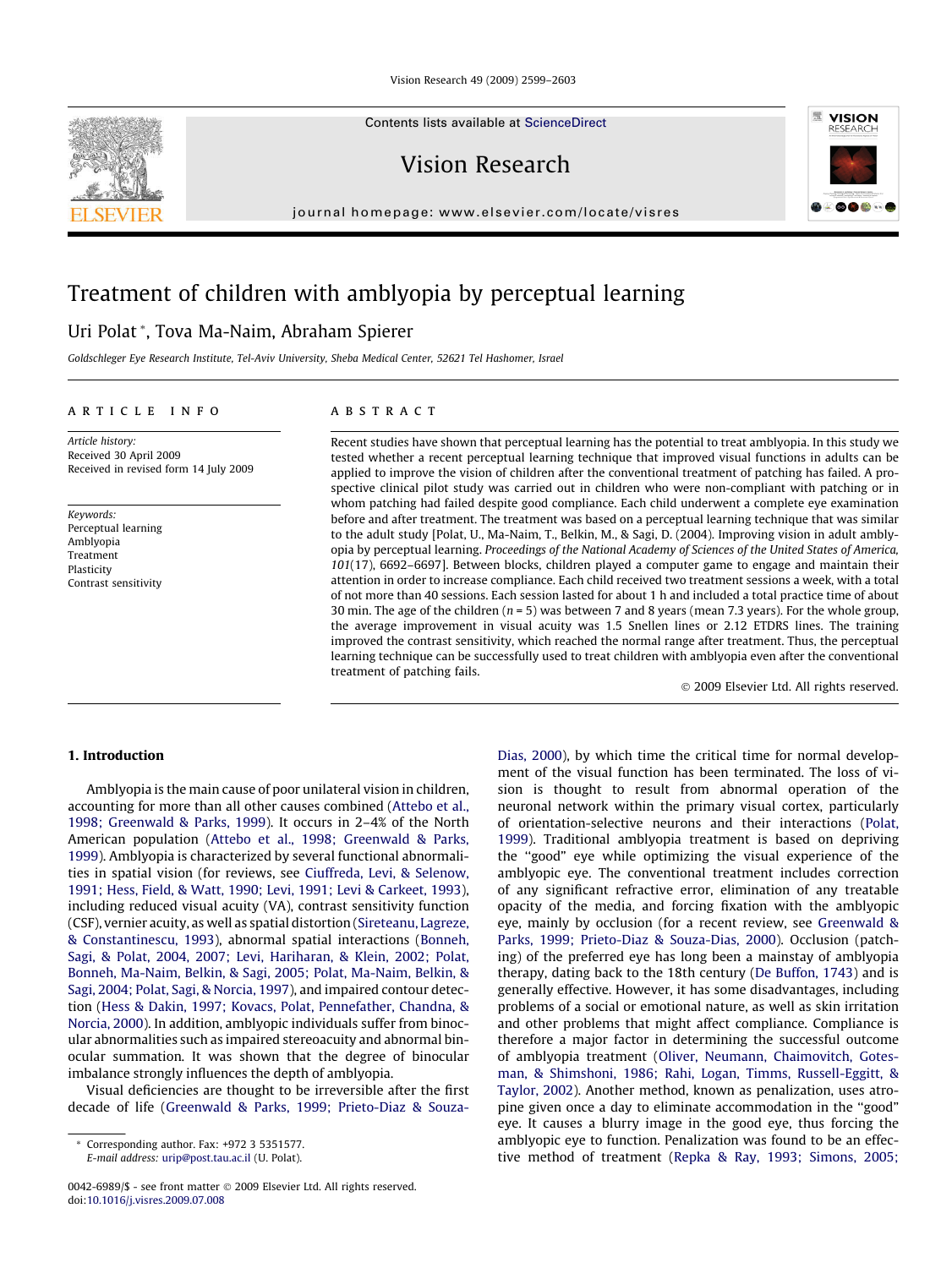<span id="page-1-0"></span>[Simons, Stein, Sener, Vitale, & Guyton, 1997\)](#page-4-0). In severe cases of amblyopia, penalization is not practical and is rarely used since it may not be able to degrade the vision in the preferred eye sufficiently to induce the patient to fixate with the amblyopic eye. Both treatment modalities carry the risk of developing iatrogenic occlusion amblyopia.

Perceptual learning is known to improve the performance of a wide range of simple visual tasks acquired by practice [\(Fahle &](#page-4-0) [Poggio, 2002; Gilbert, 1998; Gilbert, Sigman, & Crist, 2001; Sagi &](#page-4-0) [Tanne, 1994\)](#page-4-0). Research on perceptual learning indicates that practice can result in improvement of many visual tasks in adults, including visual detection or discrimination of orientation, Vernier offset, stereo information, and contrast sensitivity function ([Gil](#page-4-0)[bert, 1998; Gilbert et al., 2001; Sagi & Tanne, 1994; Sowden, Rose,](#page-4-0) [& Davies, 2002](#page-4-0)). Improvements are often specific to stimulus properties such as orientation, location in the visual field, spatial frequency, and eye of origin. These findings have been taken as strong evidence that learning is based on the plasticity of mechanisms early in the visual processing stream, and that the modification takes place at early cortical stages, such as V1 ([Crist, Li, &](#page-4-0) [Gilbert, 2001](#page-4-0)).

Perceptual learning can indeed modify visual functions in amblyopia. This was first shown by improvement of vernier acuity in adults with amblyopia [\(Levi & Polat, 1996; Levi, Polat, & Hu,](#page-4-0) [1997\)](#page-4-0). The training was followed by improvement of visual acuity in some observers (two out of the six novice observers). In our previous study [\(Polat, 2006, 2008; Polat et al., 2004\)](#page-4-0), a technique based on perceptual learning was used to treat amblyopia in 77 adults (treatment group). The ages of the patients ranged from 9 to 55 years. The training induced improvement in a few visual functions. The mean improvement (±SE) in best corrected visual acuity (BCVA) was  $2.5 \pm 0.2$  ETDRS lines in the treatment group; no improvement was noted in the control placebo group ( $n = 10$ ). A significant improvement was found in the contrast sensitivity function as well. The improvement was found to be not related to the age of the patients. Improvement of visual functions was also demonstrated in anisometropic adults after they had undergone training on contrast detection tasks [\(Huang, Zhou, & Lu,](#page-4-0) [2008; Zhou et al., 2006\)](#page-4-0).

Since the conventional treatment was given to children up to the age of 6–9 ([Greenwald & Parks, 1999; Levi & Li, 2009\)](#page-4-0), the above studies of Polat and colleagues did not train patients younger than 9 years old. A recent study used perceptual learning in younger amblyopes [\(Li, Provost, & Levi, 2007; Li, Young, Hoenig,](#page-4-0) [& Levi, 2005](#page-4-0)). Five children (age range: 7–10 years) with amblyopia practiced a positional acuity task. Four of the five observers showed a significant improvement in positional acuity of about 30%. All five observers displayed substantial improvement in Snellen acuity (approximately 26%) after practice. A more recent study ([Chen, Chen, Fu, Chien, & Lu, 2008\)](#page-4-0) compared the effects of perceptual learning or patching on improvement of visual acuity and contrast sensitivity only in patients with anisometropic amblyopia (ages up to 18 years old). The mean visual acuities of the amblyopic eyes improved similarly with perceptual learning and with patching (0.25 vs. 0.34 logMAR). In this study, like that of [Polat et al.](#page-4-0) [\(2004\),](#page-4-0) similar effects of improvement were found among the age groups.

Since our technique of perceptual learning was found to be very effective for adults ([Levi & Li, 2009; Polat et al., 2004\)](#page-4-0), the purpose of the present study was to evaluate whether the technique is effective for the treatment of both strabismic and anisometropic amblyopia, in children aged between 6 and 9 years, who had already undergone treatment with patching but were non-compliant with the treatment or in whom patching failed despite good compliance.

### 2. Subjects and methods

The parents of children who had visited the pediatric outpatient clinic, and who met the inclusion criteria, were invited to enroll their children in this IRB-approved prospective clinical pilot study. Inclusion criteria were ages between 6 and 9 years, a diagnosis of unilateral strabismic or anisometropic amblyopia or both, a baseline BCVA (Snellen) between 6/12 and 6/30, no other eye pathologies, and a history of non-compliance with patching or failure to benefit from patching despite good compliance.

Before starting and upon completing treatment, each child underwent an eye examination that included evaluation of BCVA (Snellen), ocular alignment with a prism and cover test, ocular movements, binocular functions (Worth 4-dot, random-dot stereo test), slit lamp biomicroscopy, cycloplegic refraction, and an examination of dilated fundus. Refractive errors were corrected in order to achieve the BCVA with spectacles.

Clinical evaluations were performed by same pediatric ophthalmologist, optometrist, and orthoptist, independently of the treatment. BCVA was tested in the setting of the institute's busy outpatient pediatric ophthalmology clinic by the same optometrist who was not informed that our patients were participating in a study.

CSF was measured at baseline and after the treatment using a wall-mounted chart [\(Ginsburg, 1984\)](#page-4-0) (S.W.C.T., Stereo Optical Co.) from a distance of 3 m with controlled room lighting  $\sim$ 140 cd/m<sup>2</sup>, within the range of 68–240 cd/m<sup>2</sup> specified by the manufacturer). These grating stimuli subtended a visual angle of  $1.4^\circ$  at all frequencies.

Each child was treated by a technique based on perceptual learning [\(Polat et al., 2004](#page-4-0)). The training task, between training blocks, was interleaved with a video game to engage and maintain the child's attention in order to increase compliance.

The stimuli used for treatment were local gray level gratings, a Gabor patch (GP), with spatial frequencies of 1.5–12 cycles per degree (cpd) modulated from a background luminance of 40 cd  $m^{-2}$ (Fig. 1). In all experiments the standard deviation ( $\sigma$ ) of the GP was equal to the wavelength  $(\lambda, \sigma = \lambda)$ . Stimuli were presented on a Philips multiscan 107P color monitor, using a PC system. The effective size of the monitor screen was  $24 \times 32$  cm, which at a viewing distance of 1.5 m subtends a visual angle of  $9 \times 12^{\circ}$ . The children were treated in a dark cubicle, where the only ambient light came from the display screen.

Contrast threshold was measured by a procedure in which the child was required to choose between two alternatives (2AFC). The target was presented in one of two images, each lasting 160– 320 ms, at an interval of 500 ms. The default duration was 160 ms, but it was increased up to 320 ms when the contrast



Fig. 1. Example of stimuli used in this study: (a) the Gabor patch (GP) – localized gratings with the luminance profile computed as a multiplication of cosine and Gaussian functions. (b) Three configurations of target and flankers used in the lateral interaction experiments with varying target–flanker separations.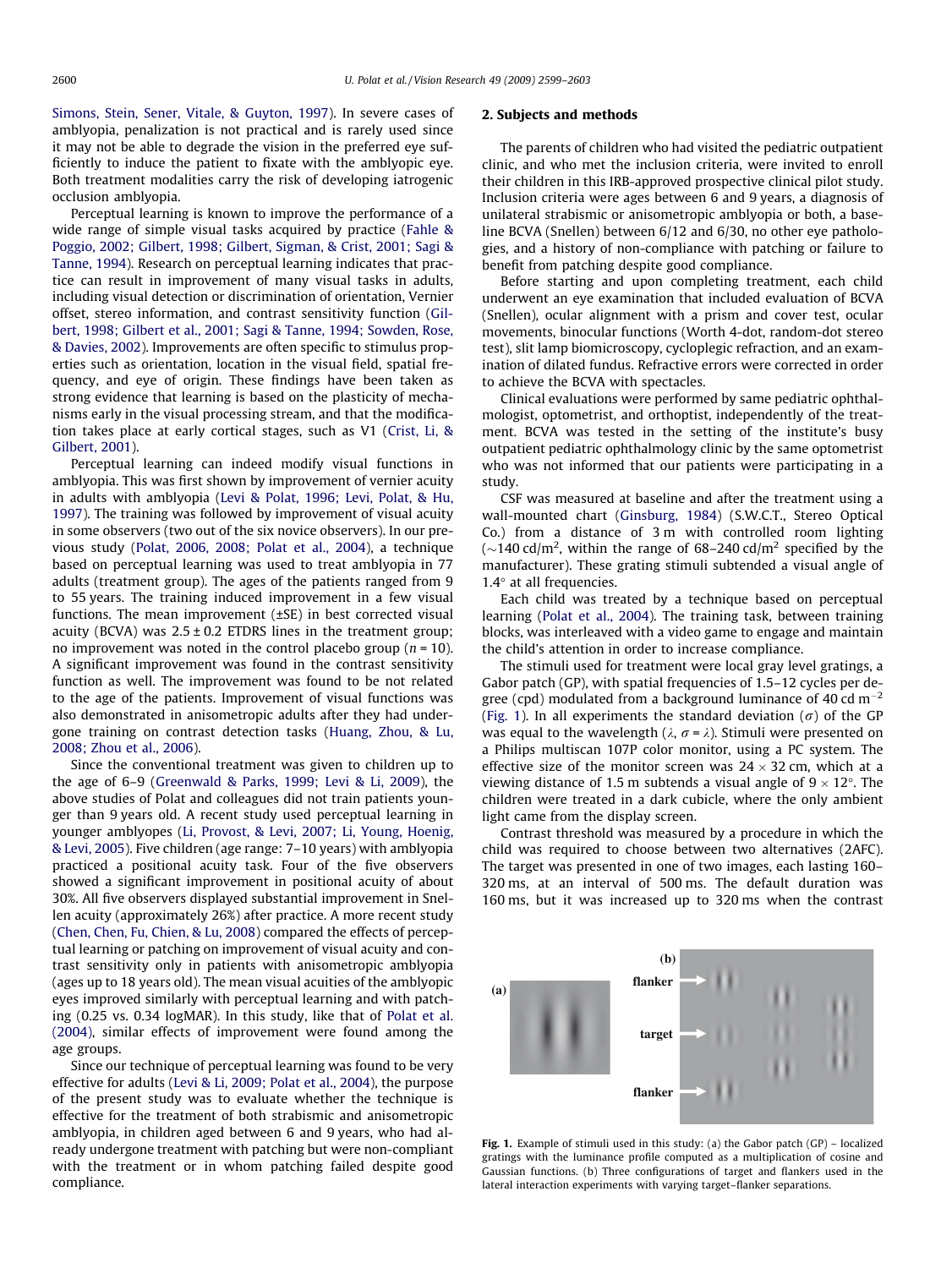threshold was too high. The child, seated 1.5 m from the screen and wearing the best optical correction with the non-amblyopic eye occluded, was required to detect the target, which was shown in only one of the two presentations. A visible fixation circle indicated the location of the target between presentations. Subjects activated the presentation of each pair of images at their own pace. They were informed of a wrong answer by auditory feedback after each pair of presentations.

A standard training session included a contrast detection task of GP ([Fig. 1\)](#page-1-0), with and without two similar flanking collinear highcontrast GPs. At each session, the training consisted of one block of contrast detection of the target alone and six blocks when the target was embedded between two collinear flankers, separated at distances between 1 and  $9\lambda$  [\(Fig. 1\)](#page-1-0). Thresholds for the contrast detection task were measured with a one-up/three-down staircase, with steps of 0.1 log-units, which was used to estimate the stimulus strength at the 79% accuracy level. Over the treatment period, the stimuli were gradually changed from lower to higher spatial frequencies, with four orientations at each size. Patients attended two or three treatment sessions a week, each lasting approximately 1 h including the game, of which half was net practice. The first two sessions were spent measuring basic spatial functions such as contrast sensitivity and performance on spatial interactions, the latter representing degrees of cortical lateral suppression and lateral facilitation. Subsequent sessions were individually designed according to the performance in the previous session. No other treatment was given between the sessions. An assistant helped to ensure that the child understood the tasks and followed the instructions correctly. We used an adaptive procedure (staircase) and therefore the number of trials per block was not constant. In general, the average number of trials was between 40 and 50 per block, multiplied by seven blocks per session, resulting in about 300 trials per session. After 40 sessions, the total number of trials was about 12,000.

#### 3. Results

Five children were included in this pilot study. The ages of the included children ranged from 7 to 8 years, with a mean age of 7.3 years. The average number of sessions per patient was 34. The initial VA and clinical details are presented in Table 1.

The CSF of each child was measured using a standard contrast sensitivity chart [\(Ginsburg, 1984\)](#page-4-0) before and after training (Fig. 2). The CSF showed higher thresholds (lower sensitivity) than those obtained by normal-sighted subjects (gray zone), whereas the low spatial frequencies were within the range of normal and the high spatial frequencies exhibited a strong loss in sensitivity.



Fig. 2. Contrast sensitivity functions (CSF). CSF for the children  $(N = 5)$ , before (open squares) and after training (filled triangles). The gray shaded area indicates the distribution of CSF of normal subjects. Before training, the spatial frequencies of 9, 12, and 18 cpd were reduced. Sensitivity improved remarkably across these frequencies, reaching normal performance (gray shaded area) for all spatial frequencies tested.

Training resulted in remarkable improvement in sensitivity at the high spatial frequencies, which improved to within the normal range (Fig. 2). The improvement of CSF before and after training is significant (*t*-test,  $P = 0.0047$ ).

[Fig. 3](#page-3-0) presents group VA scores taken at intervals of four training sessions, for two treatment groups of adults  $(N = 44$  and 23) from the previous studies and children for comparison  $(N = 5)$ . The VA was measured at the laboratory on one of three ETDRS charts that was changed randomly by a masked optometrist. The performance is documented in terms of the gain in VA relative to the initial VA. The average at each data point is unequal since one child performed only 20 sessions, two performed 32 sessions, and the others performed 40 sessions. The average improvement in all subjects after training was 2.12 ETDRS lines. The training resulted in rapid improvement of about 1.3 lines during the first eight sessions, followed by a slower learning rate, reaching a gain of about 2.5 ETDRS lines after 40 training sessions. (Note that only two children were measured at this data point.) Thus, the overall pace of learning seems to be similar across the three groups.

The visual acuity on the Snellen chart and binocular functions were tested, before and after treatment, by an independent optometrist who was masked and unaware of the treatment at a busy

#### Table 1

Visual acuity (Snellen) before and after treatment, based on a perceptual learning technique.

| Patients   | Age | Amblyopia type               | Objective refraction amblyopic eye |         |      | Objective refraction sound eye |         |              |
|------------|-----|------------------------------|------------------------------------|---------|------|--------------------------------|---------|--------------|
|            |     |                              | Sph                                | Cyl     | Axis | Sph                            | Cyl     | Axis         |
| <b>IRO</b> | 8   | Anisometropia                | $+8.0$                             | $-1.00$ | 180  | $+1.5$                         |         |              |
| LMI        |     | Anisometropia                | $+6.0$                             | $-0.75$ | 180  | $+2.0$                         | $-0.50$ | 180          |
| GDE        |     | Anisometropia + Estropia     | $-8.00$                            | $-1.00$ | 120  | $-5.00$                        | $-1.00$ | 65           |
| TRO        | 8   | Estropia                     | $+3.25$                            |         |      | $+3.25$                        |         |              |
| <b>GNE</b> |     | Anisometropia                | $-5.75$                            | $-2.00$ | 175  | $-1.75$                        | $-2.00$ | 175          |
|            |     | <b>BCVA</b> before treatment |                                    |         |      | BCVA after treatment           |         |              |
|            |     | Snellen                      | <b>ETDRS</b>                       |         |      | Snellen                        |         | <b>ETDRS</b> |
| <b>IRO</b> |     | 6/30                         | 0.7                                |         |      | 6/18                           |         | 0.44         |
| LMI        |     | 6/18                         | 0.4                                |         |      | 6/15                           |         | 0.18         |
| GDE        |     | $6/15 - 1$                   | 0.54                               |         |      | $6/12 + 2$                     |         | 0.46         |
| TRO        |     | $6/12 - 3$                   | 0.54                               |         |      | $6/10-3$                       |         | 0.28         |
| GNE        |     | 6/12                         | 0.32                               |         |      | 6/9                            |         | 0.1          |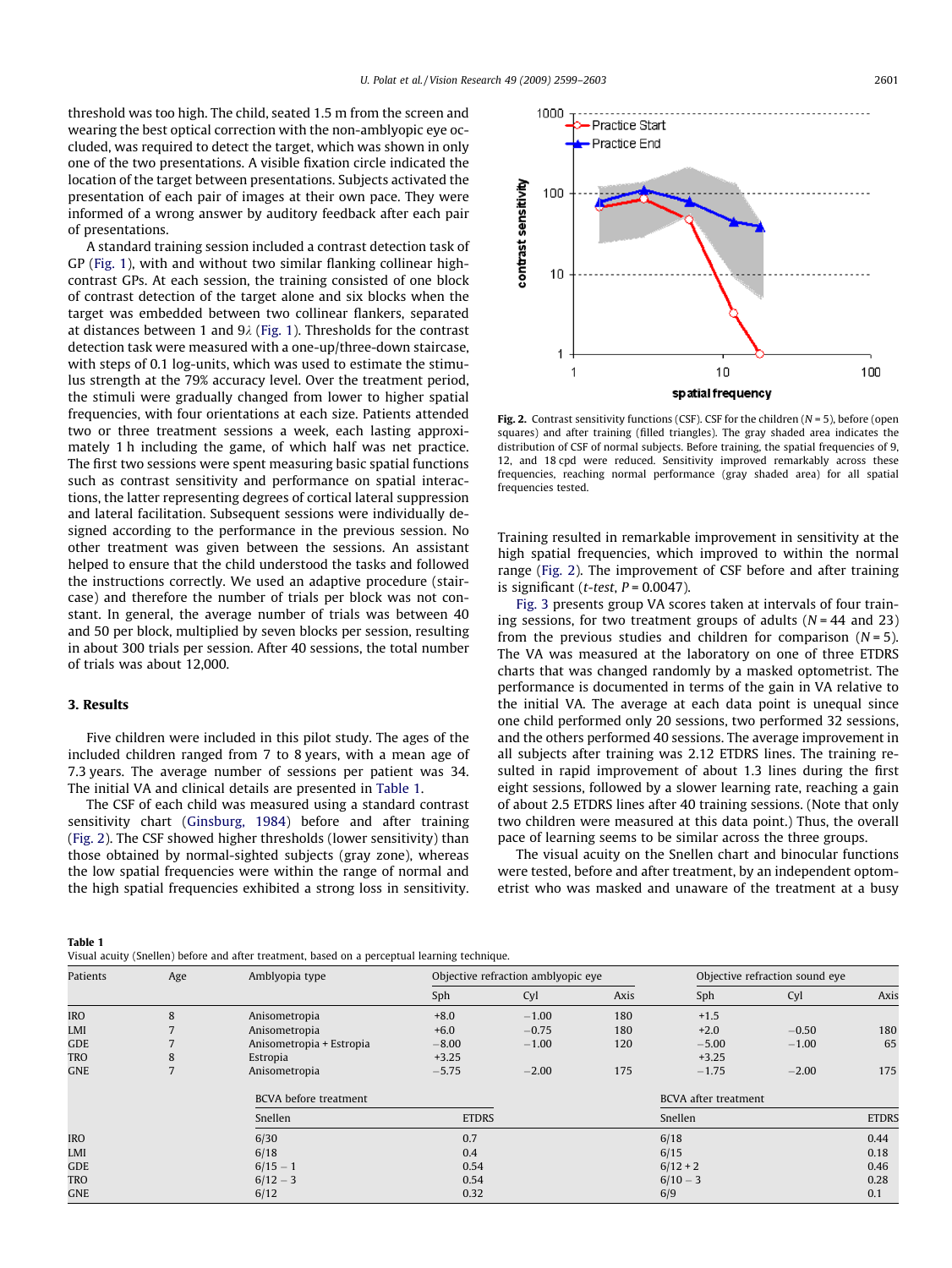<span id="page-3-0"></span>

Fig. 3. Learning curves. VA learning curves, group data from two adult groups  $(N = 44$  and 23) and child group ( $N = 5$ , solid line, filled circles). A relatively rapid improvement in VA during the first eight sessions was followed by a phase of slower learning. Learning seems to occur at the same rate for the adults and children. The last testing session, after 40 sessions: only two children were tested, resulting in a slightly higher average at that point.

outpatient clinic at the hospital. Before treatment, BCVA ranged from 6/30 to 6/12 and it decreased to 6/18 to 6/9 after treatment. Over the whole group, the mean BCVA improved by 1.5 lines (Snellen). The amount of improvement on the Snellen chart was slightly lower than the improvement measured on the ETDRS chart, possibly due to the different amount of crowding in the Snellen Charts compared with equal crowding in the ETDRS chart. Moreover, less time is available for testing the children in the hospital. Thus, the final score may not reflect their full improvement.

One child (TRO) showed improvement in ocular alignment. Before treatment, he had esophoria of 10 prism diopters and after treatment he was orthophoric. Binocular functions improved in two patients. TRO improved in the random-dot test from 400 to  $25<sup>''</sup>$  and in the Worth 4-dot test, from a suppressive response at the baseline examination to fusion at the end of treatment. The other patient (GDE), the result of Worth 4-dot test changed from a suppressive response to diplopia. No adverse side effects were noted in any of the treated patients. The improvement in binocular functions is probably due to reduced perceptual differences between the two eyes. Improvement in the visual functions may lead to diminishing the suppression on the amblyopic eye, caused by the good eye. Suppression of the amblyopic eye is considered to be one of the main causes of amblyopia, and reducing the amount of suppression is expected to diminish the likelihood of recurrent amblyopia, thus with the prospect of improved vision.

## 4. Discussion

The five children in this pilot study (mean age 7.3 years) had been diagnosed with strabismic or anisometropic amblyopia or both. Either they had been non-compliant with patching or patching had failed despite good compliance. The results showed that treatment based on perceptual learning was successful in improving visual acuity even more than patching in this group of amblyopic children. It has been suggested that perceptual learning might be an effective tool for treatment of amblyopia [\(Chen et al., 2008;](#page-4-0) [Levi & Li, 2009; Levi & Polat, 1996; Levi et al., 1997; Li et al., 2005;](#page-4-0) [Polat et al., 2004\)](#page-4-0). The results of this study show that about 40 h of perceptual learning might be even more effective than patching per se that reached saturation, probably due to lack of compliance or lack of an interactive task during the patching. This result is consistent with the comparison made by [Levi and Li \(2009\)](#page-4-0) between patching and perceptual learning. They showed that about 20 h of perceptual learning in adults ([Polat et al., 2004\)](#page-4-0) is equal to about 500 h of patching.

Recent evidence from studies in the cat and the monkey ([Kapadia, Ito, Gilbert, & Westheimer, 1995; Levitt & Lund, 1997;](#page-4-0) [Polat, Mizobe, Pettet, Kasamatsu, & Norcia, 1998; Sengpiel,](#page-4-0) [Baddeley, Freeman, Harrad, & Blakemore, 1998; Sillito, Grieve,](#page-4-0) [Jones, Cudeiro, & Davis, 1995\)](#page-4-0) shows that neuronal responses in the primary visual cortex are modulated by remote image parts (neuronal interactions), with both excitatory and inhibitory effects observed, depending on stimulus contrast and configuration. Psychophysical and electrophysiological results show abnormal interactions in amblyopia ([Bonneh et al., 2004, 2007; Ellemberg,](#page-4-0) [Hess, & Arsenault, 2002; Levi et al., 2002; Polat et al., 1997, 2004,](#page-4-0) [2005; Wong, Levi, & McGraw, 2005\)](#page-4-0) and with an absence of facilitation and an extended range of lateral inhibition. It is possible that an abnormal visual input to the amblyopic eye during early development produces distorted patterns of activity in the visual cortex, leading to abnormal development of connectivity and interactions in the amblyopic visual system.

Previous studies [\(Huang et al., 2008; Polat, 2008; Polat et al.,](#page-4-0) [2004; Zhou et al., 2006](#page-4-0)) have shown that perceptual learning improves performance in visual acuity (letters), a task that is very different (contrast detection) from the one for which the subjects were trained on stimuli (GPs). This transfer between different visual tasks might result from the practiced stimulus set, which was multi-dimensional. As such, apparently its effect was to improve the early processing of the visual system and consequently all higher levels of processing that depend on the quality of low-level visual representation. In addition, transfer of the improvement to non-practiced tasks (e.g. visual acuity) excludes the possibility of improvement owing to a general ''practice" effect of the trained task. Our results are consistent with previous studies in adults ([Huang et al., 2008; Polat, 2008; Polat et al., 2004; Zhou et al.,](#page-4-0) [2006\)](#page-4-0), which involved transfer between categories such as training on contrast detection and improvement of visual acuity, or in children, [\(Li et al., 2005](#page-4-0)), which involved training on spatial alignment and improvement in visual acuity.

The treatment was monocular while the good eye was patched. Nevertheless, there was some improvement in binocular functions, an effect that was also found in the treatment of adults ([Polat, 2008](#page-4-0)). Thus, apparently improvement in the visual functions of the amblyopic eye might enable cooperative interactions of the normal and amblyopic eyes in binocular functions. Our results are consistent with a previous study ([Li et al., 2007](#page-4-0)) showing that after practicing position discrimination, the two observers that had no stereoacuity demonstrated measurable stereopsis after training.

It should be emphasized that the patients in our study group had either not complied with patching or had not shown any improvement with patching. Nevertheless, they improved remarkably by training, using the perceptual learning technique. It is likely that the advantage of perceptual learning is due to an active task that the subject is required to perform whereas the patching is passive. More importantly, perceptual learning involves specifically training spatial frequencies within a range that can be improved (Polat, 2008; Polat [et al., 2004\)](#page-4-0), whereas patching involves equally stimulating all spatial frequencies; thus the spatial frequencies with lower sensitivities have no advantages. It is possible, therefore, that the results of treatment might have been better with a less problematic group of amblyopic children. Also, the duration of treatment in our study was limited to 40 sessions. It is possible that a longer period of treatment might yield better results ([Levi & Li, 2009; Polat, 2008\)](#page-4-0).